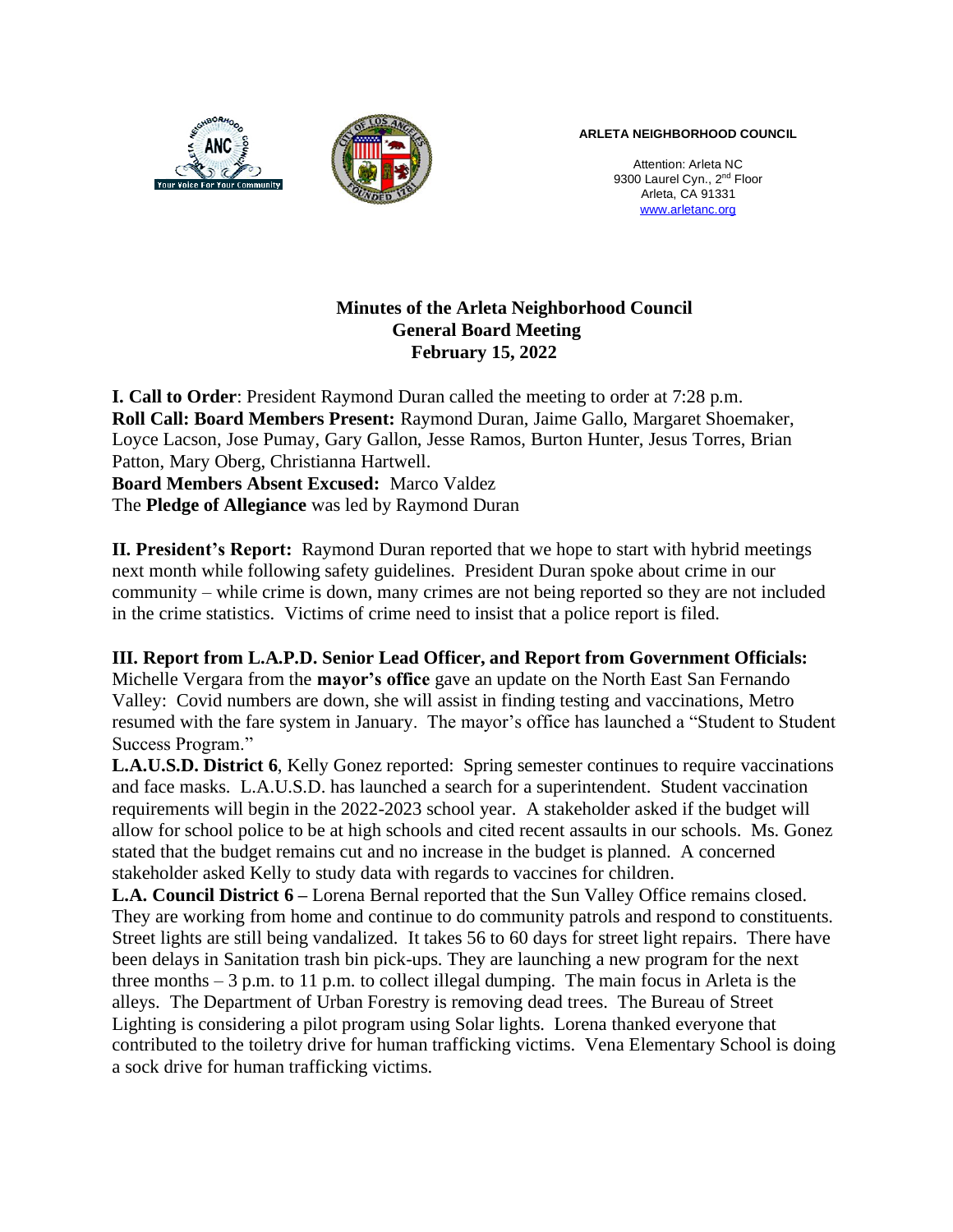Jessica Guzman representing **State Assembly Office District 39** stated she is available to assist with state related matters. She gave an update on COVID-19 and spoke about upcoming community events including the homeless count initiative, legislative updates, and pop-up vaccination clinics.

## **Board Business:**

**V. Motion 1**/Seconded/Carried – Loyce Lacson – Move to approve the ANC General Board Meeting Minutes dated January 18, 2022. (Second by Jaime Gallo). The motion passed unanimously. (10 yes, 2 absent).

**VI. Motion 2**/Seconded/Carried – Margaret Shoemaker – Move to approve the Monthly Expenditure Report (M.E.R.) for the month of January 2022. (Second by Mary Oberg). The motion passed unanimously. (10 yes, 2 absent).

**VII. Motion 3/**Seconded/Carried – Christianna Hartwell – Move to approve a Community Impact Statement on **Council File 21-1465** – Relative to violent and property crimes originating from or occurring within the corridors populated with recreational vehicles. (Second by Burt Hunter). The motion passed unanimously. (10 yes, 2 absent).

**VIII. Motion 4**/Seconded/Tabled – Loyce Lacson – Move to approve a Community Impact Statement (CIS) on **ENV- 2022-623-CE** and **ZA-2022-621-CUB** – Relative to a Conditional Use Permit for the sale and service of beer and wine for onsite consumption with and existing restaurant at 13755 W. Roscoe Blvd., Panorama City, CA 91402. (Second by Margaret Shoemaker).

**VIII. Motion 5**/Seconded/Carried – Mary Oberg – Move to table Motion 4 regarding the Conditional Use Permit at 13755 W. Roscoe Blvd. (Second Christianna Hartwell). The motion passed unanimously. (10 yes, 2 absent).

**IX. Motion6**/Seconded/Carried – Loyce Lacson – Move to approve an increase in costs for Google Business E-Mails from \$6.00 per person per month to \$12.60 per person per month. (Second by Mary Oberg). The motion passed unanimously. (10 yes, 2 absent).

**X. Motion 7**/Seconded/Carried – Loyce Lacson – Move to approve Burton Hunter as a third and alternate signer for Board Action Certificates (BAC). (Second by Jaime Gallo). The motion passed. (9 yes, 1 abstention, 2 absent).

**XI. Motion 8**/Seconded/Carried – Jesse Ramos – Move to approve a Neighborhood Purpose Grant submitted by "Shift Our Ways Collective" for an expense of up to \$1,500.00 to fund a "Back Yard Sharing Initiative." The motion passed. (8 yes, 2 no, 2 absent).

## **X. ANC Committee Reports:**

**Outreach Committee –** No report **Community Improvement/Land Use Committee** – No report.